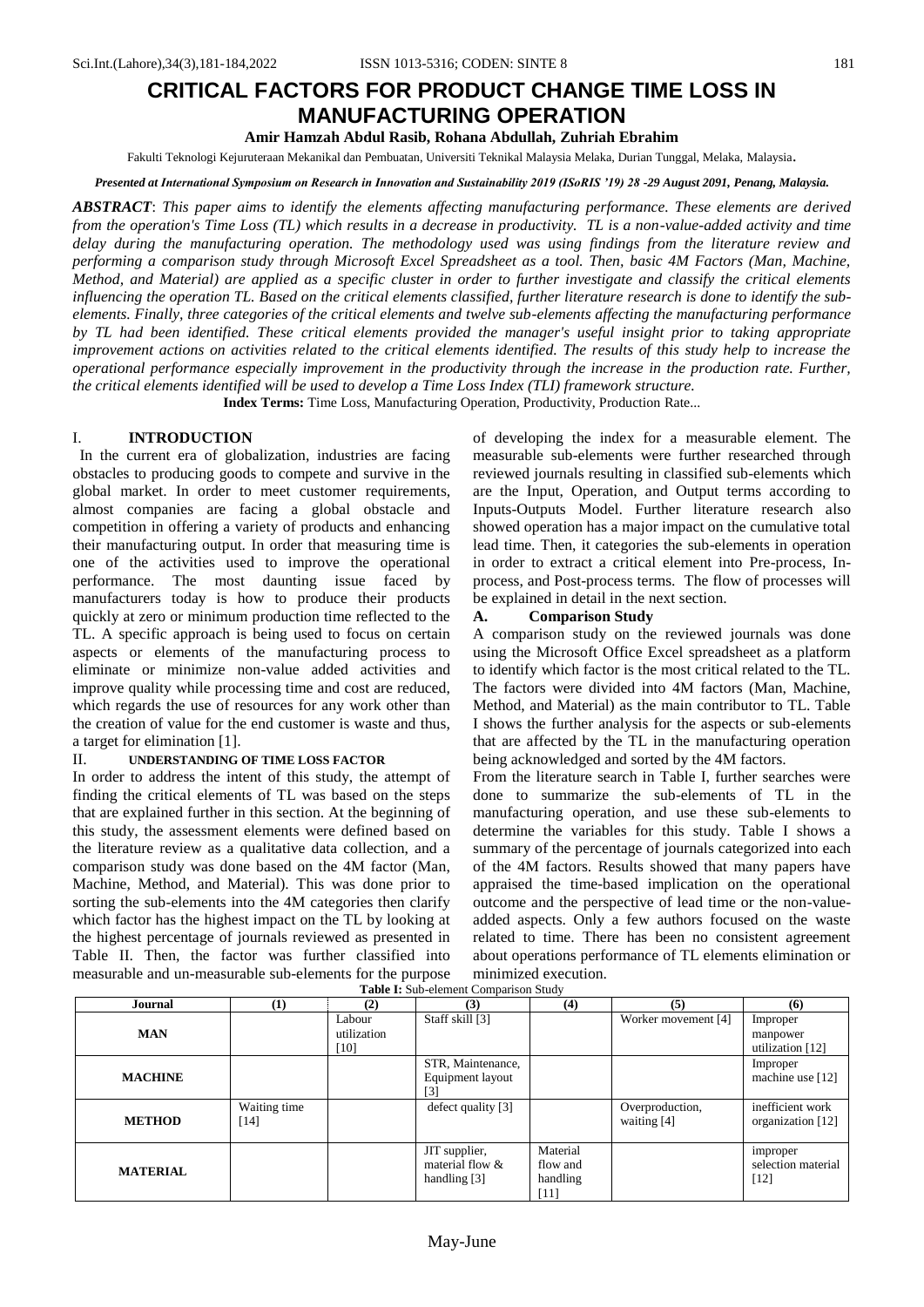## **B. Selection of Crucial Factors of Time Loss**

The statistic shown in Table II are abstracted from fairly extensive literature in Table I and provided a representative view of the components comprising the aspects of the manufacturing operation. Based on the total of journals reviewed in this paper the method is identified as the most critical factor with the highest percentage compared to the man, machine, and material factors.

Some authors explained that the manufacturing operation aspects are the main focus of the study. On the other hand, based on customer feedback, the operation methods are essentially changed to suit the requirement of the customer or to minimize the lead time of operation. Control methods capable of achieving JIT manufacturing of products that have been assigned customized lead times. The proposed methods are driven by distributing decision-making based on feedback, job ordering, and start time-controlled processing [13]. The design of the method of performing an operation when a new product is being put into production, or the improvement of a method already in effect, is a very important part of motion and time study. The logical and systematic approach to solve almost any problem [1].

Table III is a list of sub-elements of the Method factor, the list is the outcome data analysis by using Microsoft Excel Software Application, and it was used to summarize all the sub-elements that related to the Method factor without a double word, sentence, and meaning. Finally, the subelements list had been checked the spelling and declared as sub-elements of Method Factor.

The significant issues were derived from the details of the literature studied that related to the Method Factor, to be able to improve performance effectiveness, it is important to identify those significant issues of Method Factor that should be particularly, either because they are key to finding the crucial elements for monitoring that identified subelements on significant issues in the literature are generally connected to the operating performance. Unnecessary work based on the literature reviewed is defined as unsuitable activities requiring the least effort and suit the person who uses them [14]. The quality problem particularly in the productive process, much waste has been detected due to the manufacture of defective products. These are due to the absence of proper methodology [2]. Nonvalue added through the customer's eyes a process can be separated into value-adding steps and non-value-adding steps, also called waste [4]. The inter-task time is a generalization of nonvalue adding times: setup-change time between two tasks, workers' walking times between tasks [7].

### III. **MEASURABLE ELEMENT JUSTIFICATION**

The purpose to justify the measurable sub-elements is to clarify the measurable sub-elements are more suitable for intangibility and quantitative to develop an index, the measurable sub-elements list and definitions with reference below explain:

- i. Overproduction: Producing items for which there are no orders, generates such waste as overstaffing and storage and transportation costs because of excess inventory [15].
- ii. Setup: In the production system, the setup time of a job is required when a switch between two different jobs occurs. It is sequence-dependent because the setup time is dependent on the previous job [16].
- iii. Warm-up and Trial: Run-up is related to the adjustment activities in production until achieves quality level as the customer required [17].
- iv. Defect, Rework, and Scrap (Finished Good, Part): Production of defective parts or correction. Repair or rework, scrap, replacement production, and inspection mean wasteful handling, time, and effort [15].
- v. Processing: Processing time is the sum of the times spent processing apart at each workstation required in the production routing for the part [8].
- vi. Review: Production time lost due to planned and unplanned stoppages. Planned downtime includes scheduled stoppages for such activities as shift start-up, and production meetings [18].
- vii. WIP between stations: One of the factors to maintain the quality product is to reduce or eliminate WIP In determining the presence of bottlenecks or constraints in the line, at any point where the CT is more than the takt time [5].
- viii. Lost Production is finished good losses due to rejection and output rate [6].
- ix. Move: Reductions in moving time can be accomplished by reducing either the time required per move or the number of moves required. The time required per move can be reduced by increasing the speed of the material handling equipment (which may not be possible due to safety implications), or by reducing the movement distance require [8].

| <b>Element</b> | Literature support                                                                                                                                                                                                                                                             | <b>Total</b><br>Journal | $\frac{0}{0}$ |
|----------------|--------------------------------------------------------------------------------------------------------------------------------------------------------------------------------------------------------------------------------------------------------------------------------|-------------------------|---------------|
| Man            | 2, 3, 5, 6, 7, 12, 15, 17, 19, 21, 22, 23, 24, 26, 28, 29, 34, 62, 63, 66, 67, 88, 91, 94                                                                                                                                                                                      | 24/96                   | 25%           |
| Machine        | 3, 5, 6, 7, 9, 10, 12, 17, 18, 21, 22, 23, 24, 26, 27, 45, 47, 50, 56, 57, 58, 59, 63, 65,<br>66, 67, 76, 78, 79, 80, 81, 82, 83, 84, 85, 86                                                                                                                                   | 36/96                   | 38%           |
| Method         | 1, 3, 5, 6, 7, 9, 10, 12, 15, 17, 18, 19, 20, 21, 22, 23, 25, 26, 29, 30, 34, 35, 36, 37,<br>38, 39, 41, 42, 43, 44, 45, 46, 47, 48, 49, 51, 52, 53, 54, 55, 56, 57, 58, 60, 61, 62,<br>63, 64, 65, 66, 67, 68, 69, 70, 71, 72, 76, 77, 84, 87, 88, 89, 90, 92, 93, 94, 95, 96 | 68/96                   | 71%           |
| Material       | 3, 4, 5, 6, 7, 21, 22, 23, 24, 25, 26, 28, 34, 84                                                                                                                                                                                                                              | 14/96                   | 15%           |

**Table II:** Examine of Time Loss Sub-element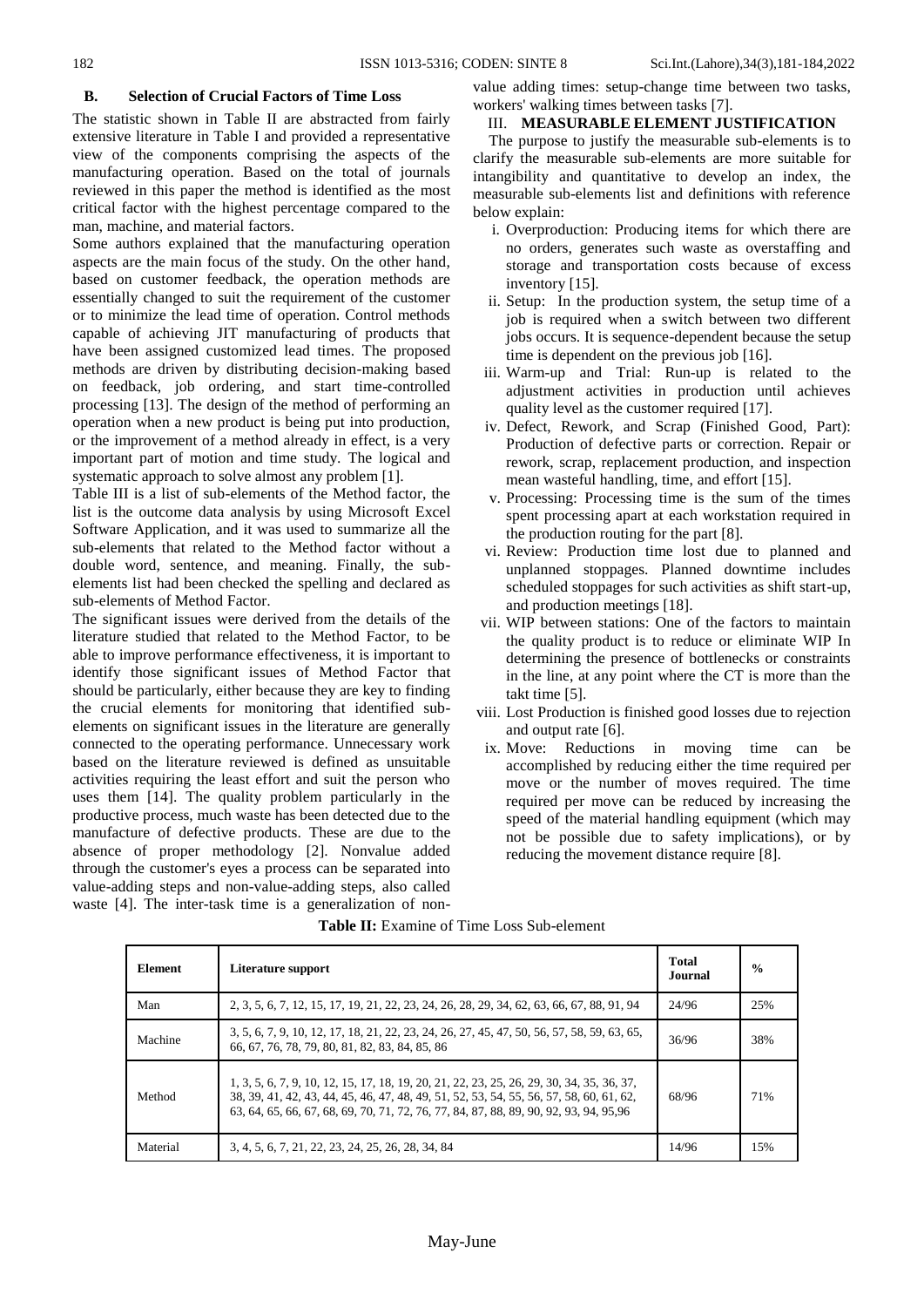#### **A. Justification of Signification Operation**

Time is an indicator of the utilization of the resources which operate the process in the manufacturing operation. For example, it is computed as the effective use of equipment (machine hours) or labor (man-hours) and working method (method hours). It relates to resource saturation when compared with the overall resource availability. This time concept is connected with minimizing idle times and in this way improving the productivity of the input resources. Time is a resource itself, consumed by the process in operation. This is the lead time of a given process and is a proper feeling of this time concept can be gained if we ideally embark on the object passing through the process. Thus lead-time strictly depends on the previous identification of the process [19]. While the delivery time is an external performance, the resource-related time concept and the lead time can be regarded as operating conditions 20].

Lead time is the real competitive subject of a business. Products are in the manufacturing phase for a large part of the total lead-time, either as a stock inventory or as progress for a semi-finish product, since it is the manufacturing that controls the quality of the product, its delivery schedule, and eventually the total cost of production, it is necessary to study how to study in order to enhance manufacturing [9].

#### **Table III: List of Method's Sub-element**

| <b>Sub-Elements of Method Factor</b><br>Waiting time<br>Overproduction<br>Inefficient work organization<br>5S weak<br>Setup time<br>No practice JIT<br><b>Facilities layout</b><br>Visual scheduling improper<br>Output quality (defect)<br>No practice FIFO<br>Uncompleted product repositioning<br>Level scheduling<br>Mix model sequencing                                        | Lost production<br>Trial parts<br>Production meeting<br>Absenteeism<br>KCS-Kanab Control Strategy for multi<br>production based on production and<br>inventory control<br>Consist final Inspection<br>Certain operations with higher handling<br>time.<br>Processing time<br><b>SDST</b><br>Scheduling methodology based on parts                                                                                                                                            | Lack of resources to perform a set of<br>activities in a period of time(makespan)<br>The unlimited buffer between stages<br>Method how to do (procedure<br>/instruction)<br>No standardized setup method.<br>Excessive transportation is necessary to<br>get equipment for placement anywhere.<br>Vertical polarization<br>Horizontal polarization<br>Single process<br>Human effort<br>Manufacturing space |  |  |  |
|--------------------------------------------------------------------------------------------------------------------------------------------------------------------------------------------------------------------------------------------------------------------------------------------------------------------------------------------------------------------------------------|------------------------------------------------------------------------------------------------------------------------------------------------------------------------------------------------------------------------------------------------------------------------------------------------------------------------------------------------------------------------------------------------------------------------------------------------------------------------------|-------------------------------------------------------------------------------------------------------------------------------------------------------------------------------------------------------------------------------------------------------------------------------------------------------------------------------------------------------------------------------------------------------------|--|--|--|
| Organization not improve<br><b>Bottleneck</b><br>Product lead-time<br>Less effort is made at the production<br>planning and scheduling stage<br>Lack of standardized procedure<br>Poor level of housekeeping and<br>cleanliness.<br>Warm-up time<br>Scrap<br>Rework<br>Unsuitable instruction<br>Changes of production schedule and sop.<br>Preparation during external setup before | design<br>Continuous-time Markov chain model to<br>analyse multi-product manufacturing<br>systems with sequence-dependent setup<br>scheduling and finite buffer under seven<br>scheduling policies.<br>Flexible flow shop schedule problem<br>Production schedule problem related to<br>the existing material level status<br>Flow shop scheduling problem<br>Problem to minimizing make the span of<br>processing product<br>Group scheduling problem, kitting<br>operation | Change management in the<br>manufacturing system<br>Production rate<br>Technology<br>Process planning<br>Move time                                                                                                                                                                                                                                                                                          |  |  |  |
| internal setup(convert internal to external<br>setup)                                                                                                                                                                                                                                                                                                                                | Lack of schedule problem<br>Lack of resources to perform a set of<br>activities in a period of time (makespan)                                                                                                                                                                                                                                                                                                                                                               |                                                                                                                                                                                                                                                                                                                                                                                                             |  |  |  |

## IV. **RESULTS AND DISCUSSION**

This paper represents a critical element of TL in manufacturing operations. The critical element was finalized and classified into three categories as shown in Table IV. All the critical elements have a significant impact on the manufacturing operation performance. The critical element focuses on the operational activities and under the operation, three factors had been recognized. These factors include the pre-process, in-process, and post-process. Pre-process is any activity involved before the core process.

| <b>Operation</b>       |                              |                          |  |  |  |
|------------------------|------------------------------|--------------------------|--|--|--|
| <b>Pre-process</b>     | In-process                   | Post-process             |  |  |  |
| Move time              | Move time                    | Internal defect quantity |  |  |  |
| Setup time             | Processing time              | Internal rework quantity |  |  |  |
| Warm-up and trial time | WIP between station quantity | Internal scrap quantity  |  |  |  |
| Review time            |                              | Overproduction quantity  |  |  |  |
|                        |                              | Lost production quantity |  |  |  |